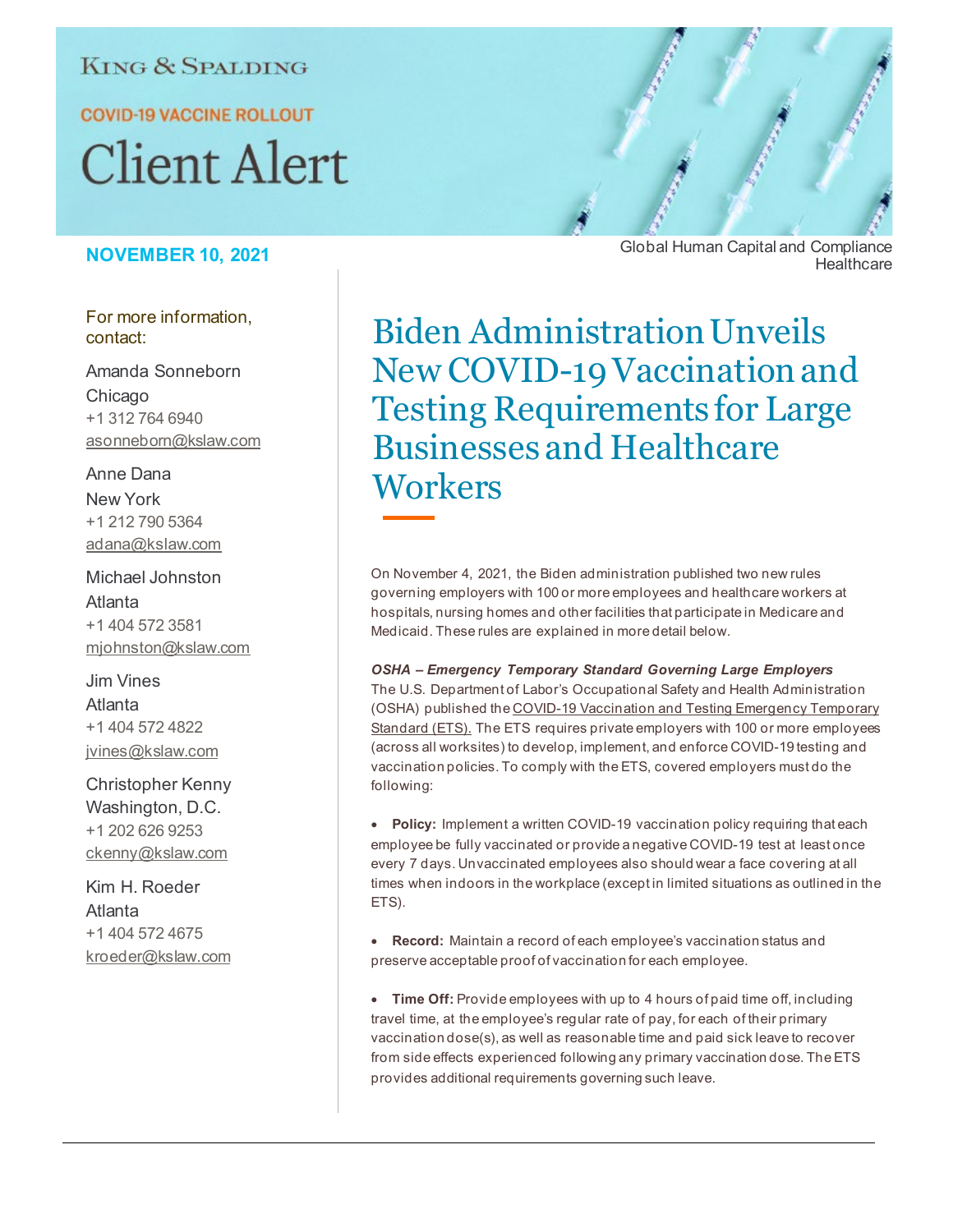- **Testing:** Employees required to test weekly for COVID-19 may use any test that is cleared, approved, or authorized by the FDA to detect current infection. Over-the-counter tests that are both self-administered and self-read by the employee are excluded unless supervised by the employer or a telehealth provider. The ETS does not require the employer to pay for any costs associated with testing, unless required by other laws, regulations, or collective bargaining agreements. Employees who do not provide a negative test result are not permitted in the workplace until a test result is provided. Employees who test positive for COVID-19 do not need to undergo testing for 90 days following the date of their positive test or diagnosis. Employers are required to maintain records of test results.
- **Positive Cases:** Regardless of vaccination status, employees are required to inform the employer if they receive a positive COVID-19 test. If an employee tests positive, then that employee must be immediately removed from the workplace and must not return until: the employee receives a negative test result, meets the CDC's Isolation Guidance, or receives a recommendation to return to work from a licensed healthcare provider. The ETS does not require employers to provide paid time to any employee due to a positive COVID-19 test or diagnosis.
- **Deadlines:** The deadline for compliance with the vaccination and testing requirements is *January 4, 2022*. The deadline for compliance with the remainder of the ETS, including the requirements for face coverings and paid time for vaccination, is *December 5, 2021*.

As anticipated, lawsuits challenging the OSHA ETS were filed immediately, including in the 6th, 7th, 8th and 11th Circuits. On November 6, 2021, the Fifth Circuit stayed the ETS while it considers arguments for a permanent injunction. A decision is expected to be issued this week.

#### *Omnibus COVID-19 Health Care Staff Vaccination*

The Centers for Medicare & Medicaid Services (CMS) of the Department of Health and Human Services issued an interim final rule ("IFR") that requires staff at 21 types\* of health care facilities and service providers that participate in Medicare or Medicaid programs to be fully vaccinated against COVID-19 by January 4, 2022. The IFR amends the respective Conditions of Participation, Conditions for Coverage, and Requirements for Participation in the Medicare and Medicaid programs for these facilities and providers to require these facilities and service providers to develop and implement policies and procedures to ensure all staff (with limited exceptions) are fully vaccinated. The required policies and procedures must also establish processes for (i) allowing staff to request exemptions from vaccination based on applicable Federal law; (ii) tracking and documenting vaccination status and requests for exemption, including documentation required for medical exemptions; and (iii) implementing precautions to mitigate the transmission and spread of COVID-19 for all staff who are not fully vaccinated. Notably, although this rule allows 60 days after publication for staff to be fully vaccinated, the rule is effective December 5, 2021 for the initial phase of implementation, including compliance with requirements relating to the development and implementation of policies and procedures, as well as requirements for staff to have received at least a single dose vaccine or the initial dose of a primary series, or to have requested and/or been granted an exemption.

Except in a few very limited situations applicable to a particular facility or provider, the IFR's vaccination mandate applies to all staff, regardless of whether their positions are clinical or non-clinical and includes employees, students, trainees, and volunteers. The rule also covers individuals who provide treatment or other services under contract or other arrangements. This vaccination mandate does not cover staff who have been granted exemptions under applicable law or CDC guidance or individuals whose work is performed via telehealth or telemedicine arrangements.

Facilities and providers covered by the IFR should carefully review relevant requirements and consult legal counsel as necessary to ensure their compliance with specific practices and procedures now required by the IFR within the short timeframe set by the rule.

The text of the CMS rule may be foun[d here.](https://public-inspection.federalregister.gov/2021-23831.pdf)